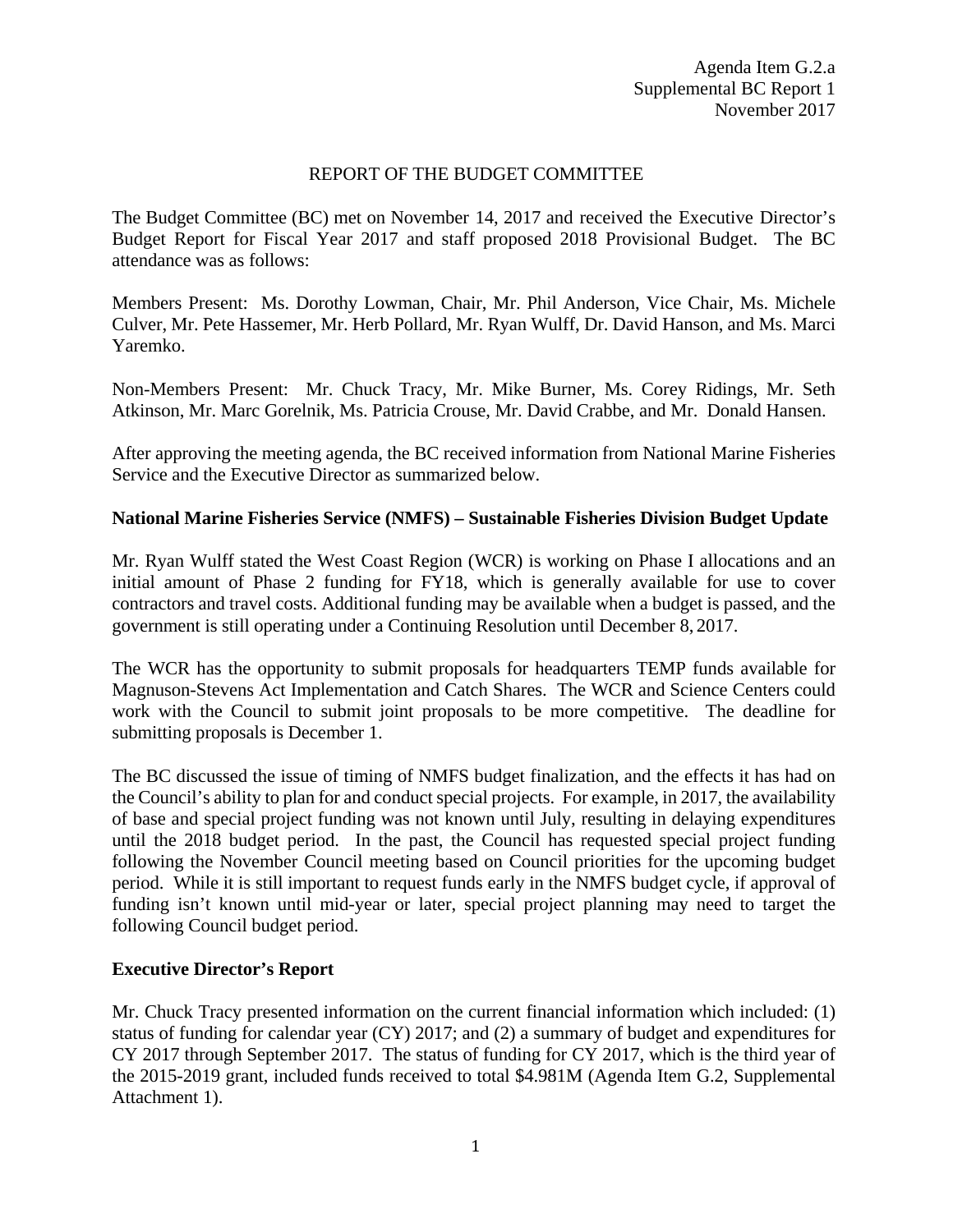The expenditures for 2017 were presented and Mr. Tracy noted current spending based on this budget shows expenses tracking within expectations for the first 9 months of the year, and based on staff estimates, would result in spending approximately 95 percent of the budgeted amount.

Mr. Tracy presented the staff proposed 2018 Provisional Budget noting that the operational aspects represented a slight increase compared to the 2017 operational budget. In addition to the usual operational budget, the staff proposed 2018 budget included \$125,000 for the SCS-6 meeting that will be held in January. Mr. Tracy also presented an analysis of state contract funding over the past 10 years as requested by the BC.

Mr. Tracy reviewed a number of Fishery Management Plan level ongoing priority and special project activities (funded and unfunded) that the BC and Council should consider prioritizing, balancing costs and available agenda time, and recognizing that Council staff is expected to be fully subscribed in 2018 given the currently funded special projects.

#### **Budget Committee Discussion on Activities**

The BC provided comments on the following projects as identified in the ED report (Supplemental Attachment 1) and additional items.

#### Highly Migratory Species

Deep-Set Buoy Gear (including EFPs) – The BC discussed continuing the policy of having an agenda item at each Council meeting with HMS agenda items. The policy has resulted in the desired effects of encouraging interest in the fishery to gather information to inform action on authorizing the gear. However, applications submitted since June 2016 have not been approved to date, and will be processed for approval as a batch. Based on this practice, **the BC recommends Council and NMFS staff look at revising COP 20 to develop an annual EFP process**that would allow for review and approval of EFPs prior to onset of the typical fishing season, but reduce the number of Council meetings where applications are accepted.

Swordfish Strategic Planning – **The BC recommended using the balance of the \$59,000 special Project funding to complete the Swordfish Management and Monitoring Plan,** including consideration of a framework for a more forward-looking plan.

# Shallow-Set Longline – **The BC recommends not advancing shallow-set longline activities until the swordfish strategic planning process addresses that issue**.

HMS Permit Citizenship - This issue is tentatively scheduled for June for preliminary scoping. The BC was concerned that the potential for this issue to have a very broad scope. **The BC recommends the Council consider keeping the scope as narrow as possible** should they decide to proceed with the issue to minimize the workload for both Council and NMFS staff.

Albacore Management Strategy Evaluation (MSE) workshop – **BC recommended that the Council authorize staff to include funding in the 2018 budget for attendance of an Highly Migratory Species Management Team (HMSMT) and HMS Advisory Subpanel (HMSAS) member at a 2018 albacore MSE workshop.**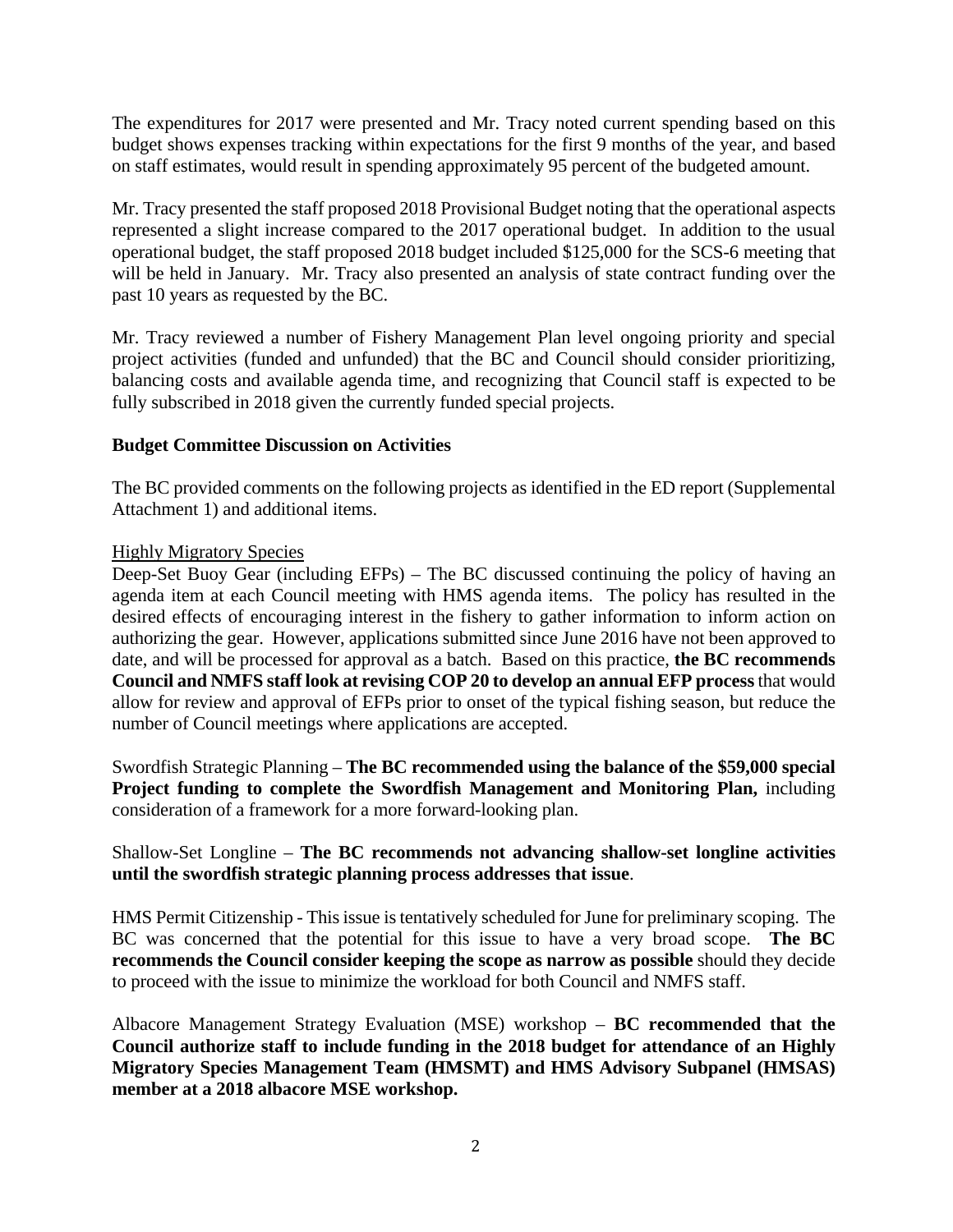#### Coastal Pelagic Species

Acoustic Trawl Survey (ATS) Methodology Review – The ATS review is scheduled for Jan. 29- Feb 2. Pending the outcome of that review, management of some monitored stocks could shift to active management. Active management would incur additional workload, which is not considered in the staff proposed 2018 budget. In addition, the Council received a request to send Mr. Crabbe to the review meeting representing the Council. **The BC recommends approving funds to allow Mr. Crabbe to attend the review**.

#### Fishery Ecosystem Plan (FEP)

BC considered the FEP initiative special project to be a high priority for additional funding, and **recommended the ED work with the WCR to acquire the balance of the project funding requested during the 2017 TEMP funding process** in order to complete the ongoing progress from 2017.

#### Groundfish

### Off-Year Science Workshops – **The BC recommends Council staff work with WCR Science Centers staff to explore coordinated funding of workshops**.

ESA Considerations – The BC discussed the role and meeting cycle of the Endangered Species Workgroup (ESW), which meets early in odd-numbered years to review status of, and fishery impacts to, protected species, and to identify the need for additional mitigation measures. Based on their report, the Council would then have the option of analyzing proposed measures in the biennial specifications process, or through another process. The Council received \$30,000 in 2014 to facilitate the meetings on an ongoing basis. **The BC recommended seeking additional funding to address other ESA-related issues that come up outside the existing EWG schedule.**

Catch Share Review follow-on Actions – The BC discussed the need to consider the process for advancing follow-on actions. The staff proposed 2018 budget included one meeting of the Groundfish Allocation Committee to address follow-on actions, primarily gear switching. There was also discussion about having the CAB meet to advance follow-on actions depending on the outcome of the prioritization process.

Quota Pounds Trading – The Council received \$125,000 in 2017 to advance intersector quota pound trading. This special project funding was not a specific proposal from the Council. As such, **the BC requested NMFS determine if there were any restrictions on the use of the Quota Pound Trading special project funds**if the Council determines other Catch Share Review followon actions are a higher priority and quota pound trading was not advanced.

#### Salmon

Klamath River Fall Chinook (KRFC) Rebuilding Plan – KRFC are expected to be determined to be overfished early in 2018, which would necessitate development of a rebuilding plan. **The BC recommended including additional meeting costs associated with developing the rebuilding plan in the 2018 budget**.

The BC was also notified that additional workload may result from expected Endangered Species Act consultation process for Southern Resident Killer Whale.